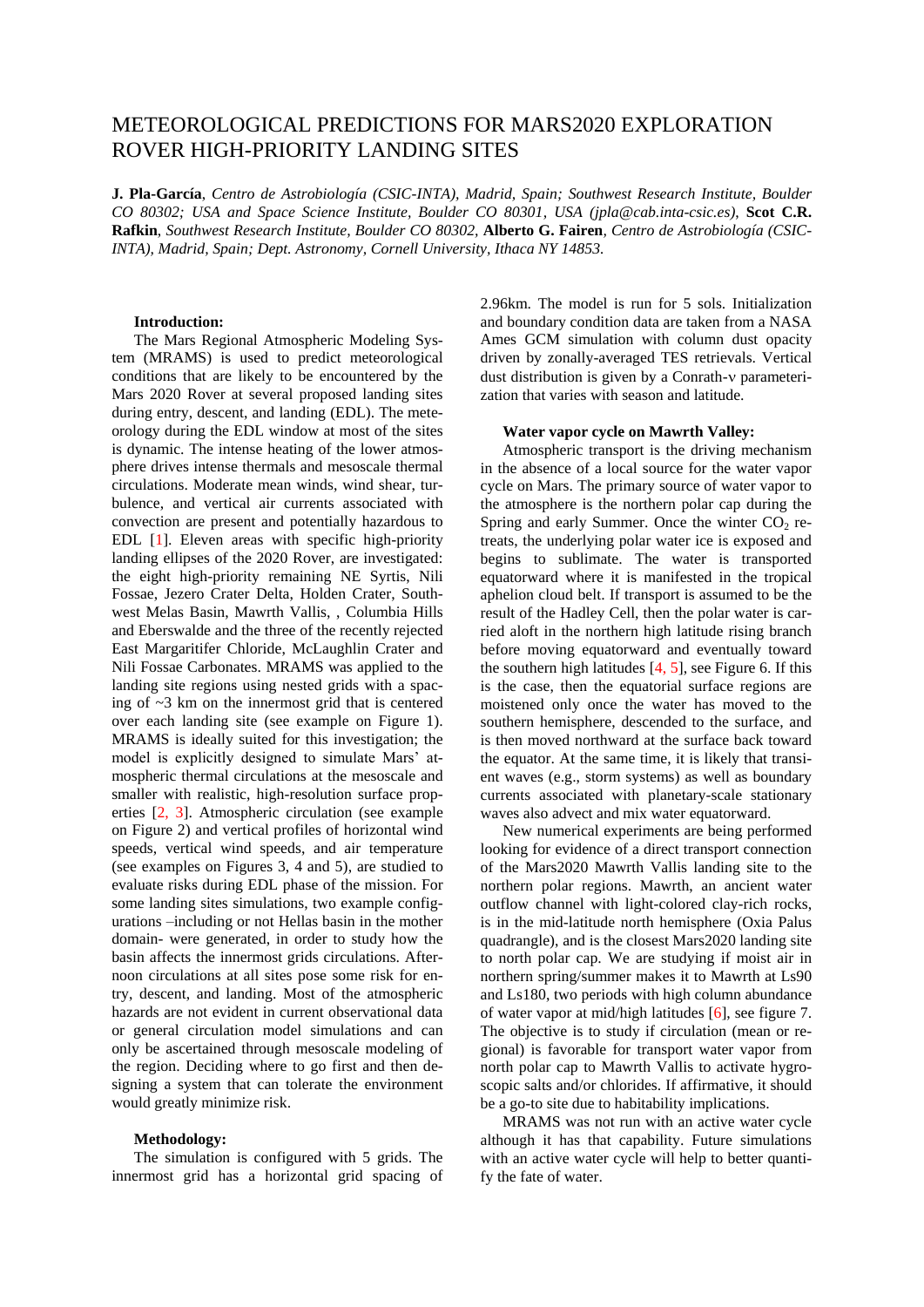## **Conclusions:**

Most of the atmospheric hazards are not evident in current observational data or general circulation model simulations and can be only be ascertained through mesoscale modeling of the region, providing estimates of the atmospheric hazards at potential landing sites. GCM models are important for identifying regions where synoptic-scale circulations and winds are favorable.

The meteorology during the EDL window at most of the sites is dynamic. Moderate mean winds, wind shear and vertical air currents associated with convection are present and potentially hazardous to EDL.

Afternoon circulations at all sites may pose some risk to entry, descent and landing. Vertical shear of the horizontal wind can induce unwanted oscillations of the EDL system.

Vertical variations of the vertical wind can also be hazardous.

If moist air in northern spring/summer makes it to Mawrth Vallis at Ls90 and Ls180 and feed hygroscopic salts and/or chlorides, it should be a go-to site due to habitability implications.

#### **Aknowledgements:**

The work of J.P.-G. was supported by the SpanishMinistry of Economy and Competitiveness under contracts AYA2011-25720 and AYA2012- 38707. The work of S.R. was supported by a contract under the Mars Critic Data Program. The work of A.G.F. was supported by the Project "icyMARS", European Research Council Starting Grant no 307496.

## **References:**

[1] Rafkin, S. C. R. and T. I. Michaels, 2003: Meterological predictions for 2003 Mars Exploration Rover high-priority landing sites. J. Geophys. Res, 108 No. E12, 8091

[2] Rafkin, S. C. R., Haberle, R. M., and T. I. Michaels, 2001: The Mars Regional Atmospheric Modeling System (MRAMS): Model description and selected simulations. Icarus, 151, 228-256.

[3] Rafkin, S. C. R., M. R. V. Sta. Maria, and T. I. Michaels, 2002: Simulation of the atmospheric thermal circulation of a martian volcano using a mesoscale numerical model. Nature, 419, 697-699.

[4] Jorge Pla-García, Scot Rafkin et al.:"The Meteorology of Gale Crater as Determined from Rover Environmental Monitoring Station Observations and Numerical Modeling. Part I: Comparison of Model Simulations with Observations". Icarus, 2016.

[5] Scot Rafkin, Jorge Pla-García et al.:"The Meteorology of Gale Crater as Determined from Rover Environmental Monitoring Station Observations and Numerical Modeling. Part II: Interpretation". Icarus, 2016.

[6] Jakosky, B.M., and C.B. Farmer, The seasonal and global behavior of water vapor in the Mars atmosphere: complete global results of the Viking Atmospheric Water Detector experiment, J. Geophys. Res., 87, 2999-3019, 1982.



**Figure 1**: Horizontal Grid Spacing applied to Nili Fossae landing site.



**Figure 2**: Atmospheric circulation of Nili Fossae landing site.



**Figure 3**: Horizontal wind speed vertical profile of Nili Fossae landing site.